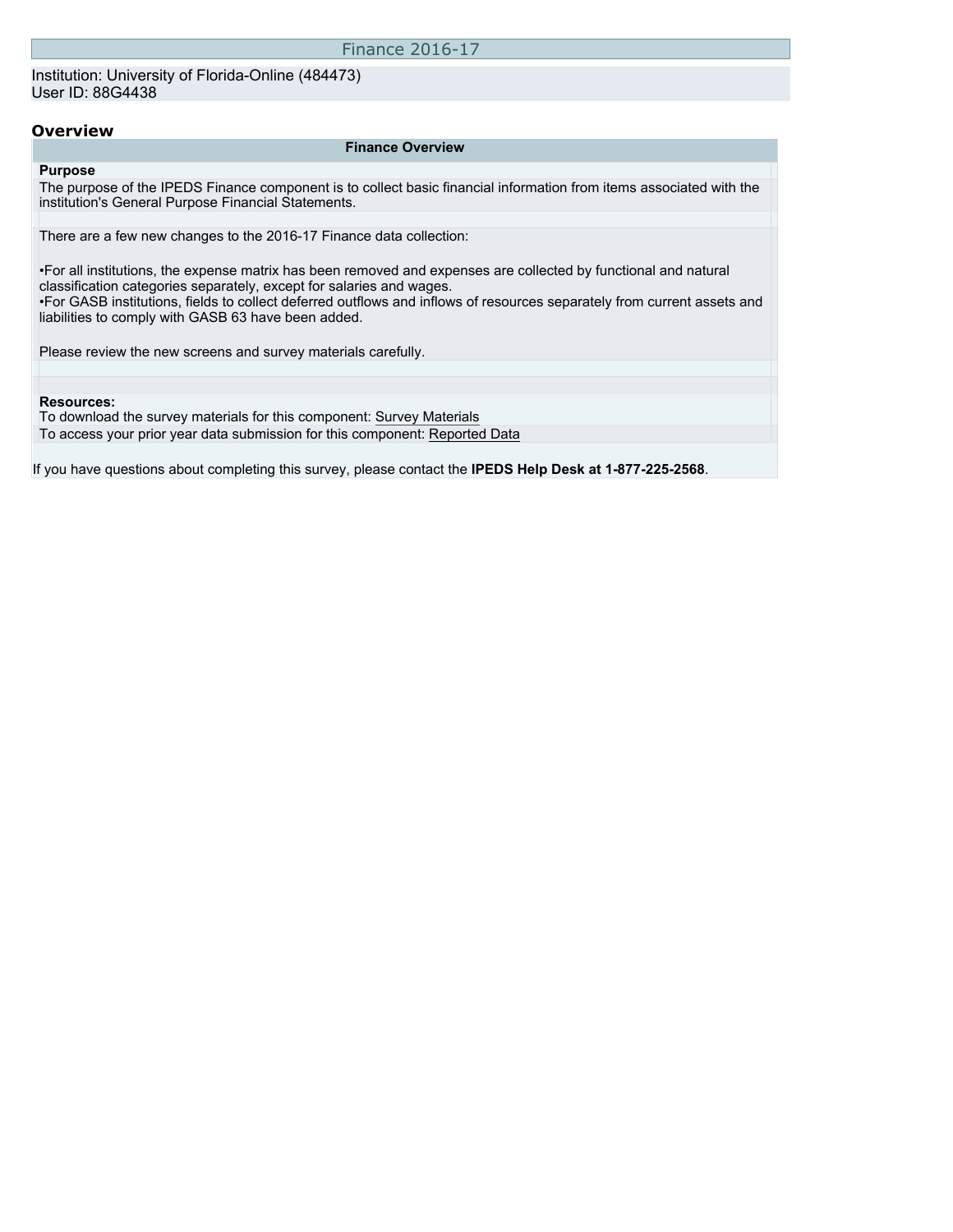## **Finance - Public institutions**

#### **Reporting Standard**

**Please indicate which reporting standards are used to prepare your financial statements:**

GASB (Governmental Accounting Standards Board), using standards of GASB 34 & 35

FASB (Financial Accounting Standards Board)

**Please consult your business officer for the correct response before saving this screen.** Your response to this question will determine the forms you will receive for reporting finance data.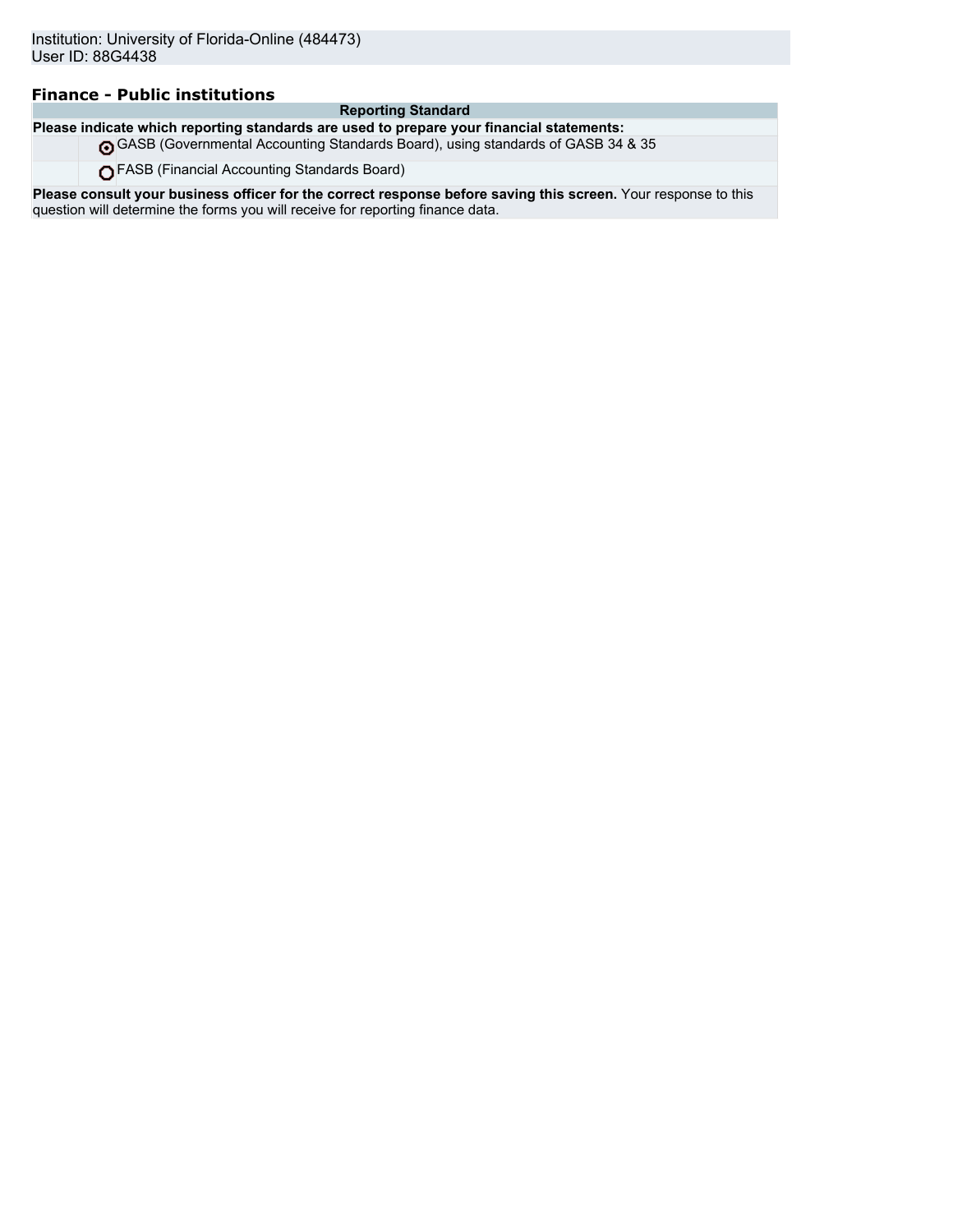| <b>Finance - Public institutions</b> |  |
|--------------------------------------|--|
|--------------------------------------|--|

| Filiance - Fublic Institutions                                                                                                                                                                                                                                                             |                                                                                 |            |
|--------------------------------------------------------------------------------------------------------------------------------------------------------------------------------------------------------------------------------------------------------------------------------------------|---------------------------------------------------------------------------------|------------|
|                                                                                                                                                                                                                                                                                            | <b>General Information</b><br><b>GASB-Reporting Institutions (aligned form)</b> |            |
| To the extent possible, the finance data requested in this report should be provided from your institution's audited<br>General Purpose Financial Statements (GPFS). Please refer to the instructions specific to each screen of the survey for<br>details and references.                 |                                                                                 |            |
| 1. Fiscal Year Calendar                                                                                                                                                                                                                                                                    |                                                                                 |            |
| This report covers financial activities for the 12-month fiscal year: (The fiscal year reported should be the most<br>recent fiscal year ending before October 1, 2016.)                                                                                                                   |                                                                                 |            |
| Beginning: month/year (MMYYYY)                                                                                                                                                                                                                                                             | Month: 7                                                                        | Year: 2015 |
| And ending: month/year (MMYYYY)                                                                                                                                                                                                                                                            | Month: 6                                                                        | Year: 2016 |
| 2. Audit Opinion                                                                                                                                                                                                                                                                           |                                                                                 |            |
| Did your institution receive an unqualified opinion on its General Purpose Financial Statements from your auditor for the<br>fiscal year noted above? (If your institution is audited only in combination with another entity, answer this question based<br>on the audit of that entity.) |                                                                                 |            |
| O Unqualified<br>O <sup>O</sup> Qualified<br>(Explain in<br>box below)                                                                                                                                                                                                                     | Don't know<br>(Explain in<br>box below)                                         |            |
| 3. Reporting Model<br>GASB Statement No. 34 offers three alternative reporting models for special-purpose governments like colleges and<br>universities. Which model is used by your institution?                                                                                          |                                                                                 |            |
| Business Type Activities                                                                                                                                                                                                                                                                   |                                                                                 |            |
| Governmental Activities                                                                                                                                                                                                                                                                    |                                                                                 |            |
| Governmental Activities with Business-Type Activities                                                                                                                                                                                                                                      |                                                                                 |            |
| 4. Intercollegiate Athletics<br>If your institution participates in intercollegiate athletics, are the expenses accounted for as auxiliary enterprises or<br>treated as student services?                                                                                                  |                                                                                 |            |
| Auxiliary enterprises                                                                                                                                                                                                                                                                      |                                                                                 |            |
| Student services                                                                                                                                                                                                                                                                           |                                                                                 |            |
| Does not participate in intercollegiate athletics                                                                                                                                                                                                                                          |                                                                                 |            |
| Other (specify in box below)                                                                                                                                                                                                                                                               |                                                                                 |            |
| <b>5. Endowment Assets</b><br>? Does this institution or any of its foundations or other affiliated organizations own endowment assets<br>$\odot$ No                                                                                                                                       |                                                                                 |            |
| $\bigcap$ Yes - (report endowment assets)                                                                                                                                                                                                                                                  |                                                                                 |            |
| 6. Pension                                                                                                                                                                                                                                                                                 |                                                                                 |            |
| Does your institution include pension liabilities, expenses, and/or deferrals for one or more defined benefit pension plans<br>in its General Purpose Financial Statements?                                                                                                                |                                                                                 |            |
| $\odot$ No                                                                                                                                                                                                                                                                                 |                                                                                 |            |
| OQYes                                                                                                                                                                                                                                                                                      |                                                                                 |            |
|                                                                                                                                                                                                                                                                                            |                                                                                 |            |
| You may use the space below to provide context for the data you've reported above.                                                                                                                                                                                                         |                                                                                 |            |
|                                                                                                                                                                                                                                                                                            |                                                                                 |            |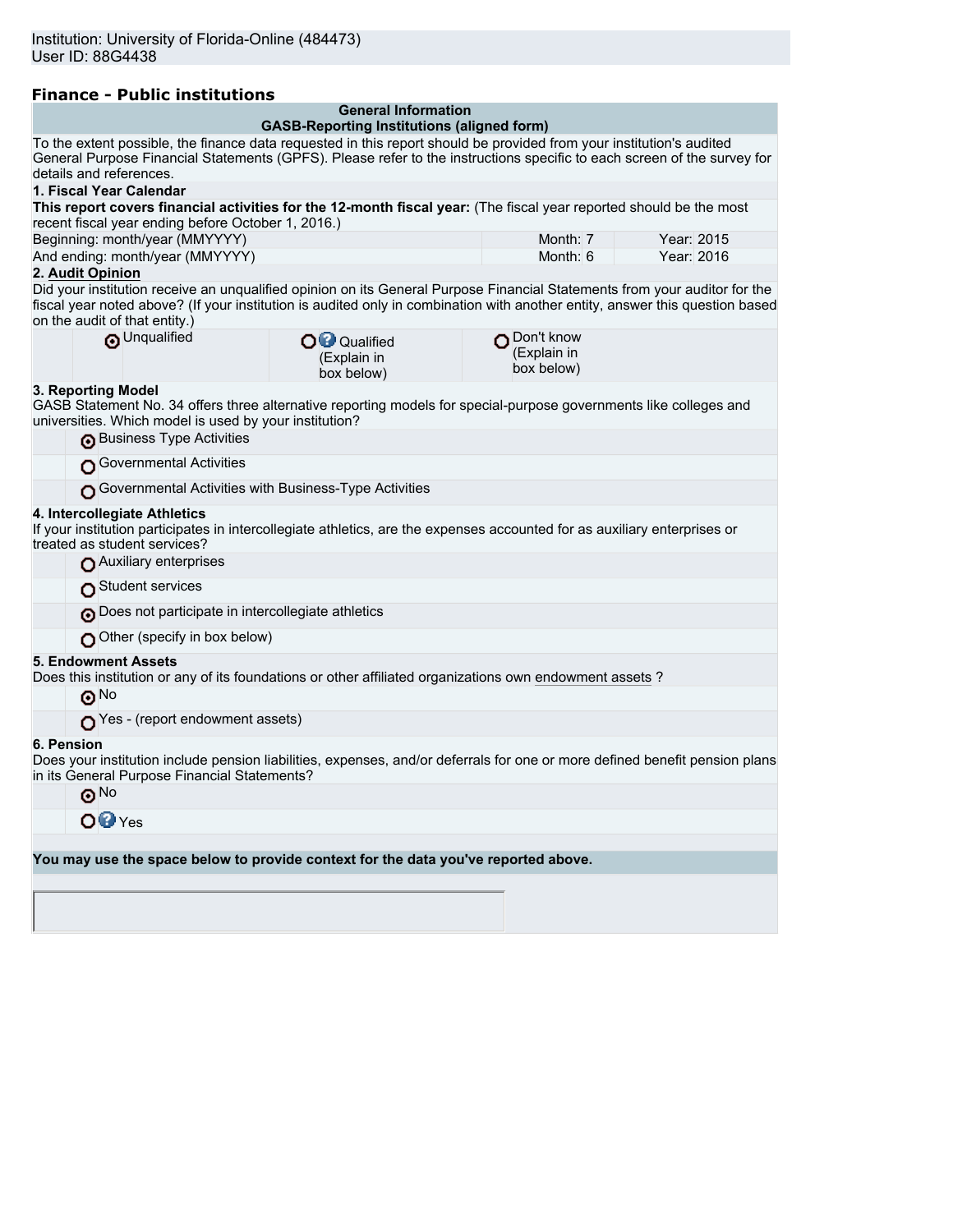### **Part A - Statement of Net Position Page 1**

#### **Fiscal Year: July 1, 2015 - June 30, 2016**

**If your institution is a parent institution then the amounts reported in Parts A and D should include ALL of your child institutions**

| Line no. |                                                              | Current year amount | Prior year amount |
|----------|--------------------------------------------------------------|---------------------|-------------------|
|          | <b>Assets</b>                                                |                     |                   |
| 01       | Total current assets                                         | 7,215,000           | 6,820,000         |
|          |                                                              |                     |                   |
| 31       | Depreciable capital assets, net of depreciation              | 0                   |                   |
| 04       | Other noncurrent assets<br>CV=[A05-A31]                      | $\Omega$            |                   |
| 05       | <b>Total noncurrent assets</b>                               | $\mathbf{0}$        | 0                 |
|          |                                                              |                     |                   |
| 06       | <b>Total assets</b><br>CV=(A01+A05)                          | 7,215,000           | 6,820,000         |
| 19       | Deferred outflows of resources                               | $\mathbf{0}$        |                   |
|          |                                                              |                     |                   |
|          | <b>Liabilities</b>                                           |                     |                   |
| 07       | Long-term debt, current portion                              | $\Omega$            |                   |
| 08       | Other current liabilities<br>CV=(A09-A07)                    | 358,000             | 234,000           |
| 09       | <b>Total current liabilities</b>                             | 358,000             | 234,000           |
|          |                                                              |                     |                   |
| 10       | Long-term debt                                               | $\pmb{0}$           | 0                 |
| 11       | Other noncurrent liabilities<br>CV=(A12-A10)                 | $\Omega$            | O                 |
| 12       | <b>Total noncurrent liabilities</b>                          | $\Omega$            | 0                 |
|          |                                                              |                     |                   |
| 13       | <b>Total liabilities</b><br>CV=(A09+A12)                     | $\bigcirc$ 358,000  | 234,000           |
| 20       | Deferred inflows of resources                                |                     |                   |
|          |                                                              |                     |                   |
|          | <b>Net Position</b>                                          |                     |                   |
| 14       | Invested in capital assets, net of related debt              | 0                   |                   |
| 15       | Restricted-expendable                                        | 0                   | 0                 |
| 16       | Restricted-nonexpendable                                     | U                   |                   |
| 17       | Unrestricted<br>$\overline{CV=[A18-(A14+A15+A16)]}$          | 6,857,000           | 6,586,000         |
| 18       | <b>Net position</b><br>$\overline{CV=[(AO6+A19)-(A13+A20)]}$ | 6,857,000           | 6,586,000         |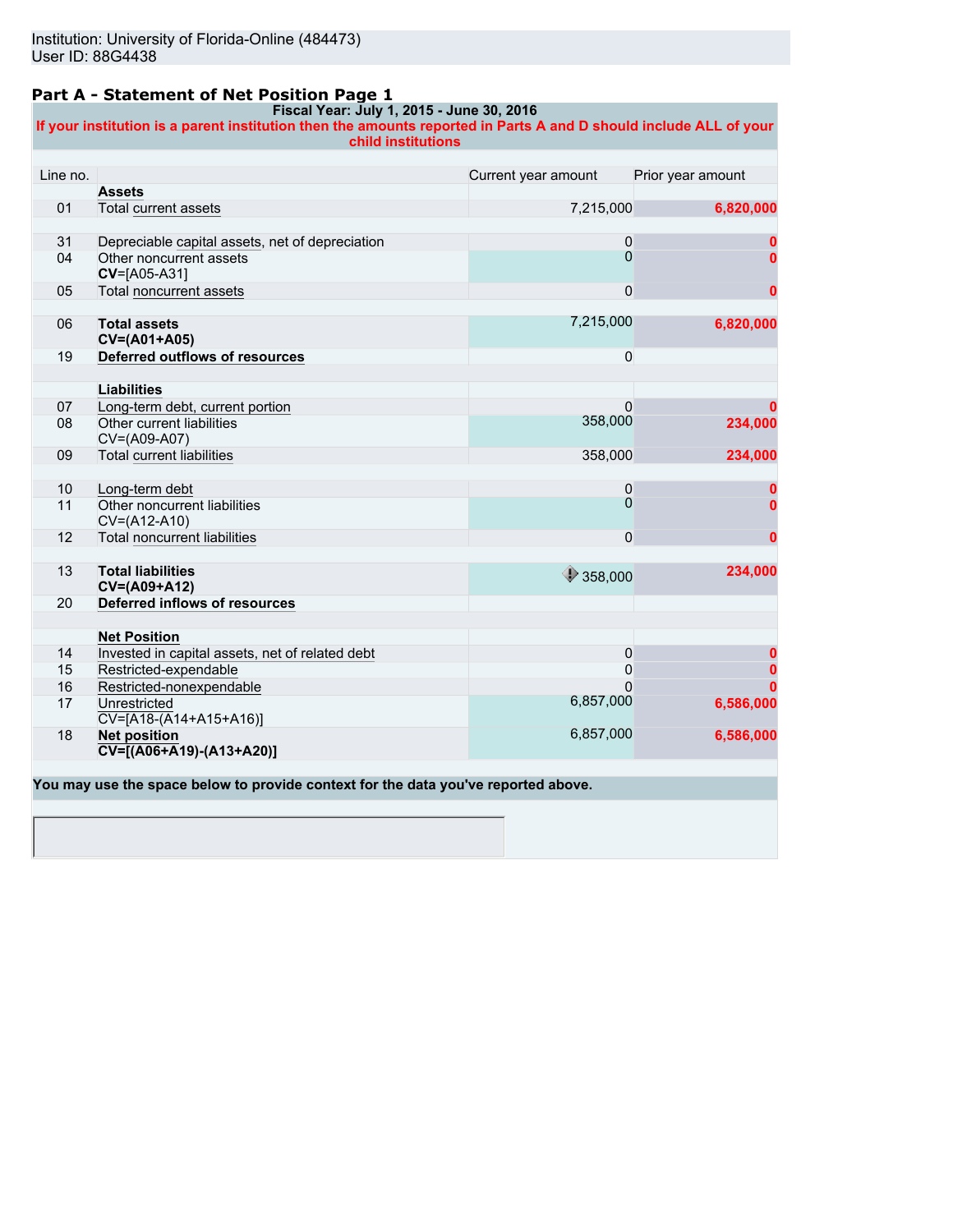### **Part A - Statement of Net Position Page 2**

**Fiscal Year: July 1, 2015 - June 30, 2016**

|    | Line No. Description                                                  | Ending balance          | Prior year<br>Ending balance |
|----|-----------------------------------------------------------------------|-------------------------|------------------------------|
|    | <b>Capital Assets</b>                                                 |                         |                              |
|    |                                                                       |                         |                              |
| 21 | Land and land improvements                                            | 0                       | O                            |
| 22 | Infrastructure                                                        |                         |                              |
| 23 | <b>Buildings</b>                                                      |                         |                              |
| 32 | Equipment, including art and library collections                      |                         |                              |
| 27 | Construction in progress                                              | 0                       |                              |
|    | <b>Total for Plant, Property and Equipment</b><br>$CV = (A21 +  A27)$ | $\mathbin{\clubsuit}$ 0 |                              |
| 28 | Accumulated depreciation                                              | $\mathbf{\Phi}$ o       | n                            |
| 33 | Intangible assets, net of accumulated amortization                    | O                       | o                            |
| 34 | Other capital assets                                                  | 0                       |                              |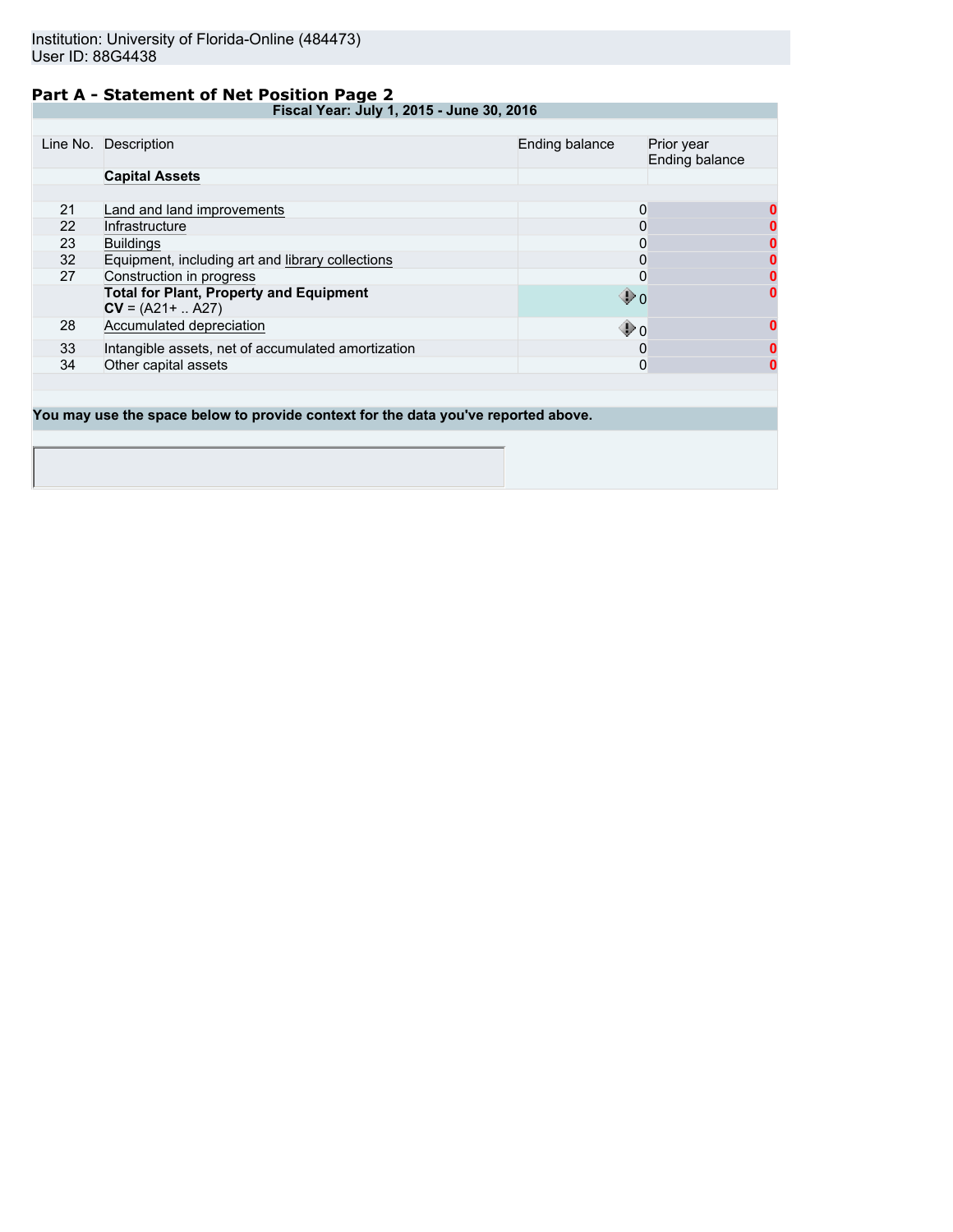### **Part D - Summary of Changes In Net Position**

**Fiscal Year: July 1, 2015 - June 30, 2016 If your institution is a parent institution then the amounts reported in Parts A and D should include ALL of your child institutions**

| Line<br>No. | Description                                                                                         | Current year<br>amount | Prior year<br>amount |
|-------------|-----------------------------------------------------------------------------------------------------|------------------------|----------------------|
| 01          | Total revenues and other additions for this institution <b>AND all of its child</b><br>institutions | $\bigcirc$ 10,665,000  | 7,073,000            |
|             |                                                                                                     |                        |                      |
| 02          | Total expenses and deductions for this institution AND all of its child<br>institutions             | 10,394,000             | 8,168,000            |
|             |                                                                                                     |                        |                      |
| 03          | Change in net position during year<br>$CV=(D01-D02)$                                                | 271.000                | $-1,095,000$         |
| 04          | Net position beginning of year for this institution AND all of its child<br>institutions            | 6,586,000              | 7,681,000            |
| 05          | Adjustments to beginning net position and other gains or losses<br>$CV = [D06-(D03+D04)]$           | $\Omega$               |                      |
| 06          | Net position end of year for this institution AND all of its child institutions<br>(from A18)       | 6,857,000              | 6,586,000            |
|             |                                                                                                     |                        |                      |
|             | You may use the space below to provide context for the data you've reported above.                  |                        |                      |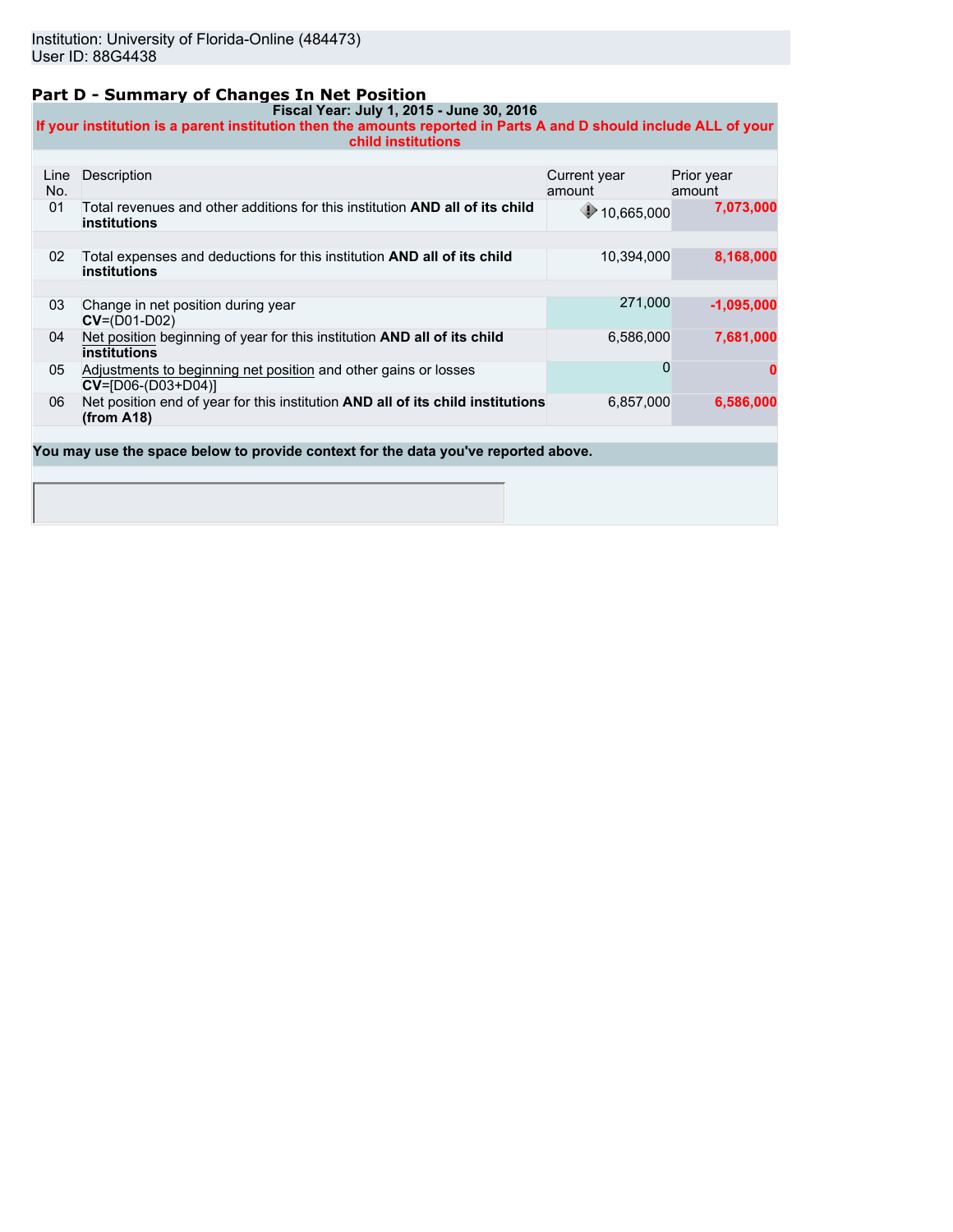## **Part E - Scholarships and Fellowships**

#### **Fiscal Year: July 1, 2015 - June 30, 2016 DO NOT REPORT FEDERAL DIRECT STUDENT LOANS (FDSL) ANYWHERE IN THIS SECTION**

| Line<br>No. | <b>Scholarships and Fellowships</b>                                                                                                                                          | <b>Current year</b><br>amount | <b>Prior year</b><br>amount |
|-------------|------------------------------------------------------------------------------------------------------------------------------------------------------------------------------|-------------------------------|-----------------------------|
| 01          | Pell grants (federal)                                                                                                                                                        | 2,679,000                     | 977,000                     |
| 02          | Other federal grants (Do NOT include FDSL amounts)                                                                                                                           |                               |                             |
| 03          | Grants by state government                                                                                                                                                   | 845,000                       | 153,000                     |
| 04          | Grants by local government                                                                                                                                                   |                               |                             |
| 05          | Institutional grants from restricted resources                                                                                                                               | 1,030,000                     | 486,000                     |
| 06          | Institutional grants from unrestricted resources<br>$CV=[E07-(E01++E05)]$                                                                                                    |                               |                             |
| 07          | Total revenue that funds scholarships and fellowships                                                                                                                        | $\bigcirc$ 4,554,000          | 1,616,000                   |
|             | <b>Discounts and Allowances</b>                                                                                                                                              |                               |                             |
| 08          | Discounts and allowances applied to tuition and fees                                                                                                                         | $\bigcirc$ 4,554,000          | 1,616,000                   |
| 09          | Discounts and allowances applied to sales and services of<br>auxiliary enterprises                                                                                           |                               |                             |
| 10          | Total discounts and allowances<br>$CV=(E08+E09)$                                                                                                                             | 4,554,000                     | 1,616,000                   |
|             |                                                                                                                                                                              |                               |                             |
| 11          | Net scholarships and fellowships expenses after deducting<br>discounts and allowances<br>CV= (E07-E10) This amount will be carried forward to C10 of the<br>expense section. | ⊕օ                            |                             |
|             |                                                                                                                                                                              |                               |                             |
|             | You may use the space below to provide context for the data you've reported above.                                                                                           |                               |                             |
|             |                                                                                                                                                                              |                               |                             |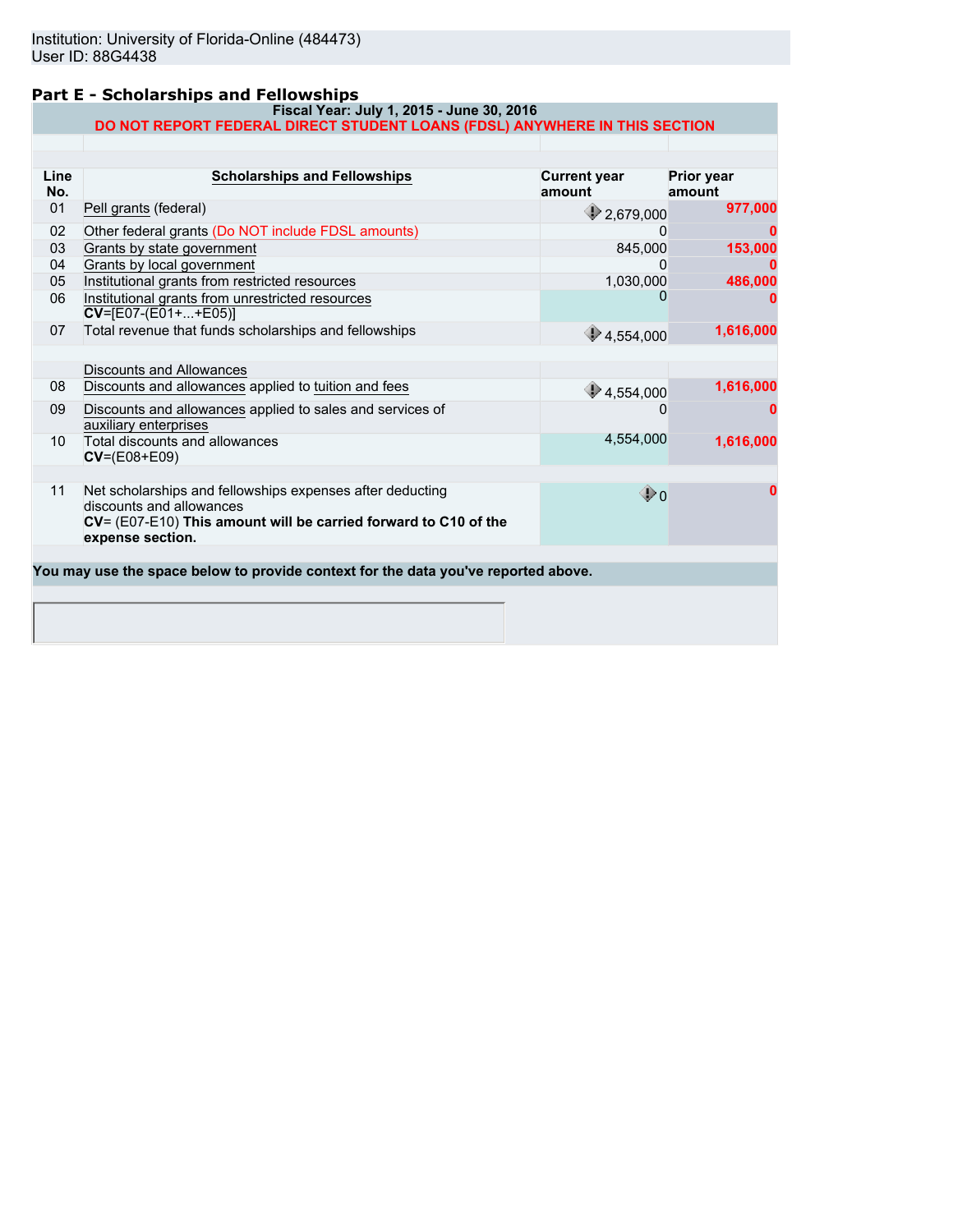### **Part B - Revenues by Source (1)**

**Fiscal Year: July 1, 2015 - June 30, 2016**

|    | Line No. Source of Funds                                                                 | Current year amount  Prior year amount |         |
|----|------------------------------------------------------------------------------------------|----------------------------------------|---------|
|    | <b>Operating Revenues</b>                                                                |                                        |         |
| 01 | Tuition and fees, after deducting discounts & allowances                                 | $*1,073,000$                           | 418,000 |
|    | Grants and contracts - operating                                                         |                                        |         |
| 02 | Federal operating grants and contracts                                                   | 0                                      |         |
| 03 | State operating grants and contracts                                                     | O                                      |         |
| 04 | Local government/private operating grants and contracts                                  | 1,030,000                              | 486,000 |
|    | 04a Local government operating grants and contracts                                      | 0                                      |         |
|    | 04b Private operating grants and contracts                                               | 1,030,000                              | 486,000 |
| 05 | Sales and services of auxiliary enterprises,<br>after deducting discounts and allowances |                                        |         |
| 06 | Sales and services of hospitals,<br>after deducting patient contractual allowances       | 0                                      |         |
| 26 | Sales and services of educational activities                                             | 0                                      |         |
| 07 | Independent operations                                                                   | 0                                      |         |
| 08 | Other sources - operating<br>$CV=[B09-(B01++B07)]$                                       | $\overline{0}$                         |         |
| 09 | Total operating revenues                                                                 | 2,103,000                              | 904,000 |
|    |                                                                                          |                                        |         |
|    |                                                                                          |                                        |         |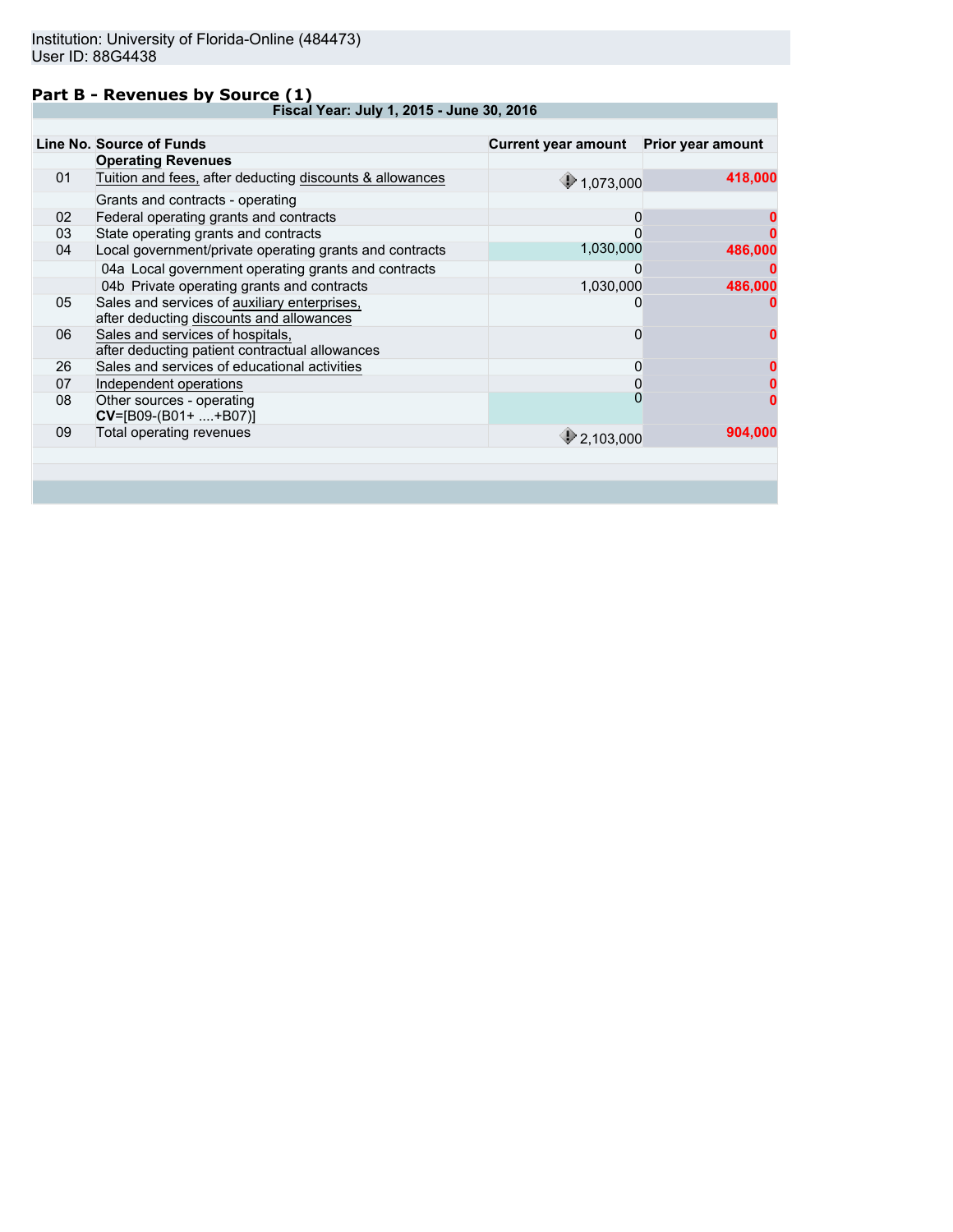### **Part B - Revenues by Source (2)**

**Fiscal Year: July 1, 2015 - June 30, 2016**

| Line<br>No. | <b>Source of funds</b>                                                        | <b>Current year</b><br>amount | <b>Prior year</b><br>amount |
|-------------|-------------------------------------------------------------------------------|-------------------------------|-----------------------------|
|             | <b>Nonoperating Revenues</b>                                                  |                               |                             |
| 10          | Federal appropriations                                                        | 0                             | 0                           |
| 11          | State appropriations                                                          | 5,038,000                     | 5,039,000                   |
| 12          | Local appropriations, education district taxes, and similar support           | 0                             |                             |
|             | Grants-nonoperating                                                           |                               |                             |
| 13          | Federal nonoperating grants Do NOT include Federal Direct Student<br>Loans    | 2,679,000                     | 977,000                     |
| 14          | State nonoperating grants                                                     | 845,000                       | 153,000                     |
| 15          | Local government nonoperating grants                                          |                               |                             |
| 16          | Gifts, including contributions from affiliated organizations                  | 0                             |                             |
| 17          | Investment income                                                             | 0                             |                             |
| 18          | Other nonoperating revenues<br>$CV=[B19-(B10++B17)]$                          | 0                             | 0                           |
| 19          | Total nonoperating revenues                                                   | 8,562,000                     | 6,169,000                   |
| 27          | Total operating and nonoperating revenues<br>CV=[B19+B09]                     | 10,665,000                    | 7,073,000                   |
| 28          | 12-month Student FTE from E12                                                 | 1,276                         | 699                         |
| 29          | Total operating and nonoperating revenues per student FTE<br>$CV = [B27/B28]$ | 8,358                         | 10,119                      |
|             |                                                                               |                               |                             |
|             |                                                                               |                               |                             |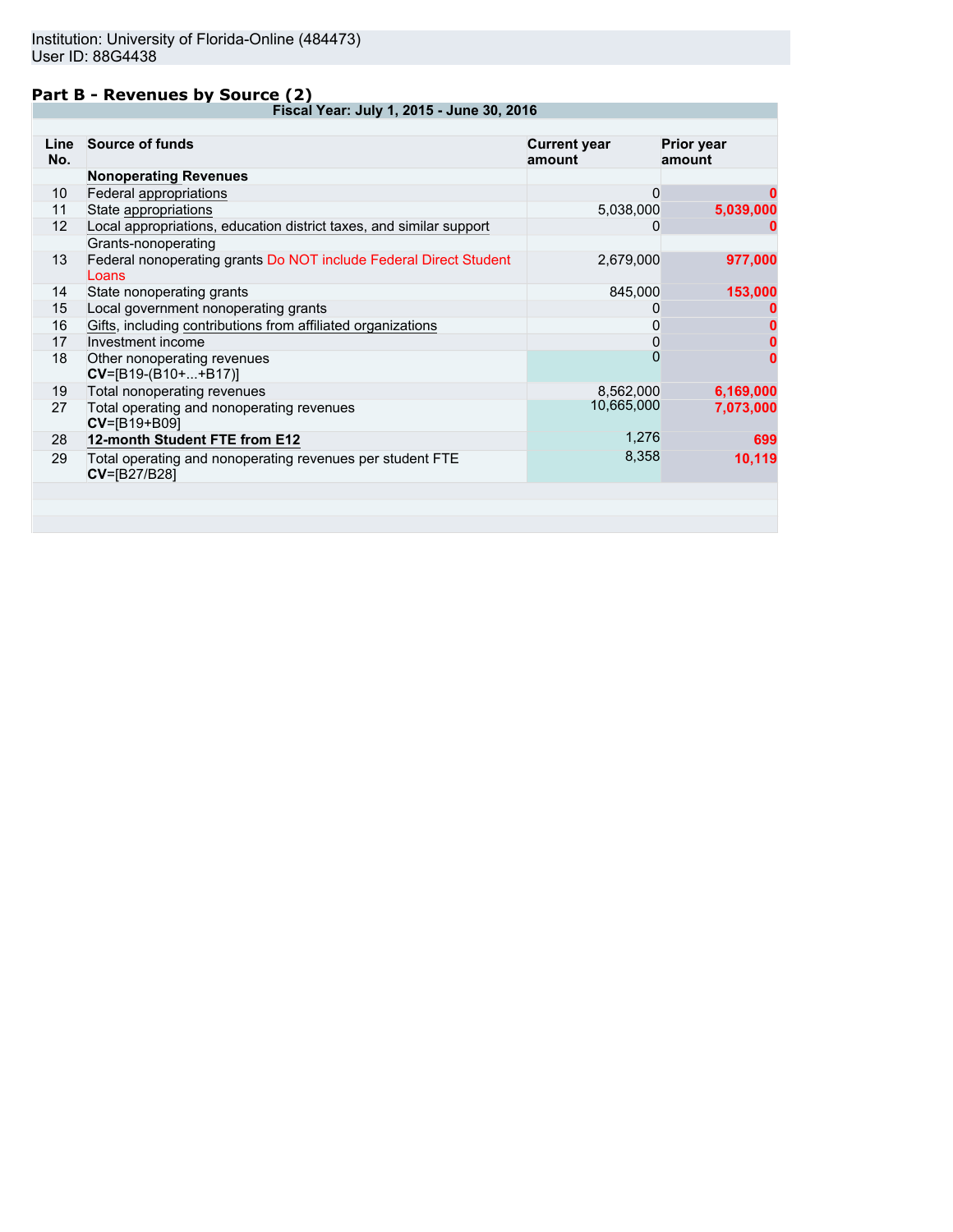#### **Part B - Revenues by Source (3)**

**Fiscal Year: July 1, 2015 - June 30, 2016**

|    | Line No. Source of funds                                                          | <b>Current year amount</b> | Prior year amount |
|----|-----------------------------------------------------------------------------------|----------------------------|-------------------|
|    | <b>Other Revenues and Additions</b>                                               |                            |                   |
| 20 | Capital appropriations                                                            | 0                          |                   |
| 21 | Capital grants and gifts                                                          | 0                          |                   |
| 22 | Additions to permanent endowments                                                 | 0                          |                   |
| 23 | Other revenues and additions<br>$CV=[B24-(B20++B22)]$                             | 0                          |                   |
| 24 | Total other revenues and additions<br>$CV = [B25-(B9+B19)]$                       | 0                          |                   |
|    |                                                                                   |                            |                   |
| 25 | Total all revenues and other additions                                            | $\downarrow$ 10,665,000    | 7,073,000         |
|    |                                                                                   |                            |                   |
|    | Vou may use the space below to provide context for the data voulye reported above |                            |                   |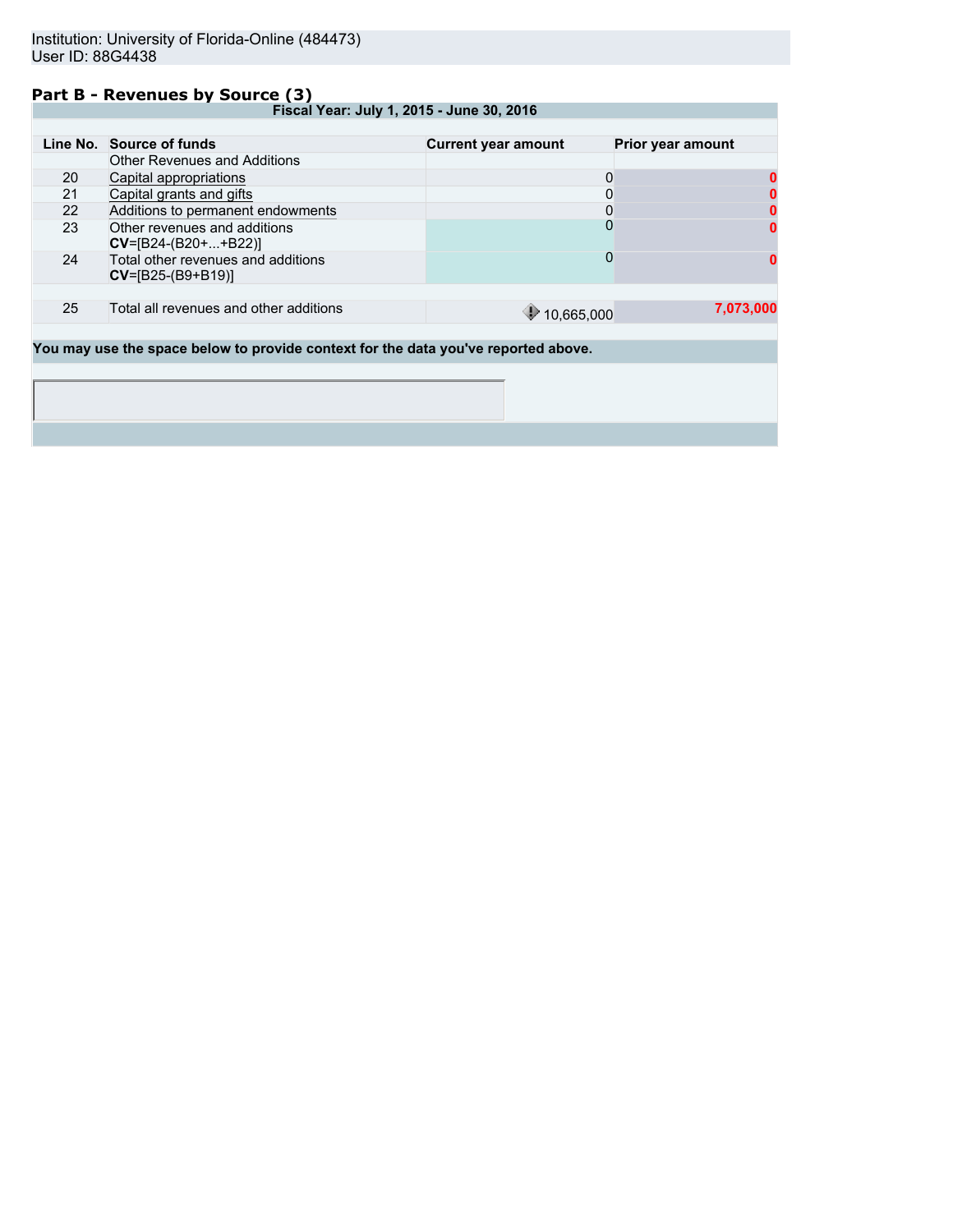# **Part C-1 - Expenses by Functional Classification**

| Fiscal Year: July 1, 2015 - June 30, 2016<br><b>Report Total Operating AND Nonoperating Expenses in this section</b> |                                                                                                     |                     |                                          |                    |                                         |
|----------------------------------------------------------------------------------------------------------------------|-----------------------------------------------------------------------------------------------------|---------------------|------------------------------------------|--------------------|-----------------------------------------|
|                                                                                                                      | Line No. Expense: Functional Classifications                                                        | <b>Total amount</b> | <b>Prior Year</b><br><b>Total Amount</b> | Salaries and wages | <b>Prior Year</b><br>Salaries and wages |
|                                                                                                                      |                                                                                                     | (1)                 |                                          | (2)                |                                         |
| 01                                                                                                                   | Instruction                                                                                         | 3,788,000           | 2,539,000                                | 3,087,000          | 2,184,000                               |
| 02                                                                                                                   | Research                                                                                            | ⊕ o                 | 1,000                                    |                    |                                         |
| 03                                                                                                                   | Public service                                                                                      | 102.000             | 122,000                                  | 82,000             | 98,000                                  |
| 05                                                                                                                   | Academic support                                                                                    | 5,623,000           | 5,228,000                                | 1,425,000          | 1,625,000                               |
| 06                                                                                                                   | <b>Student services</b>                                                                             | 595.000             | 245.000                                  | 373,000            | 186,000                                 |
| 07                                                                                                                   | Institutional support                                                                               |                     |                                          |                    |                                         |
| 10                                                                                                                   | Scholarships and fellowships expenses,<br>net of discounts and allowances<br>(from Part E, line 11) |                     |                                          |                    |                                         |
| 11                                                                                                                   | Auxiliary enterprises                                                                               | $\Omega$            |                                          | $\Omega$           |                                         |
| 12                                                                                                                   | <b>Hospital services</b>                                                                            |                     |                                          |                    |                                         |
| 13                                                                                                                   | Independent operations                                                                              |                     |                                          |                    |                                         |
| 14                                                                                                                   | Other Functional Expenses and deductions<br>$CV=[C19-(C01++C13)]$                                   | 286,000             | 33,000                                   |                    |                                         |
| 19                                                                                                                   | <b>Total expenses and deductions</b>                                                                | 10.394.000          | 8,168,000                                | 4,967,000          | 4,093,000                               |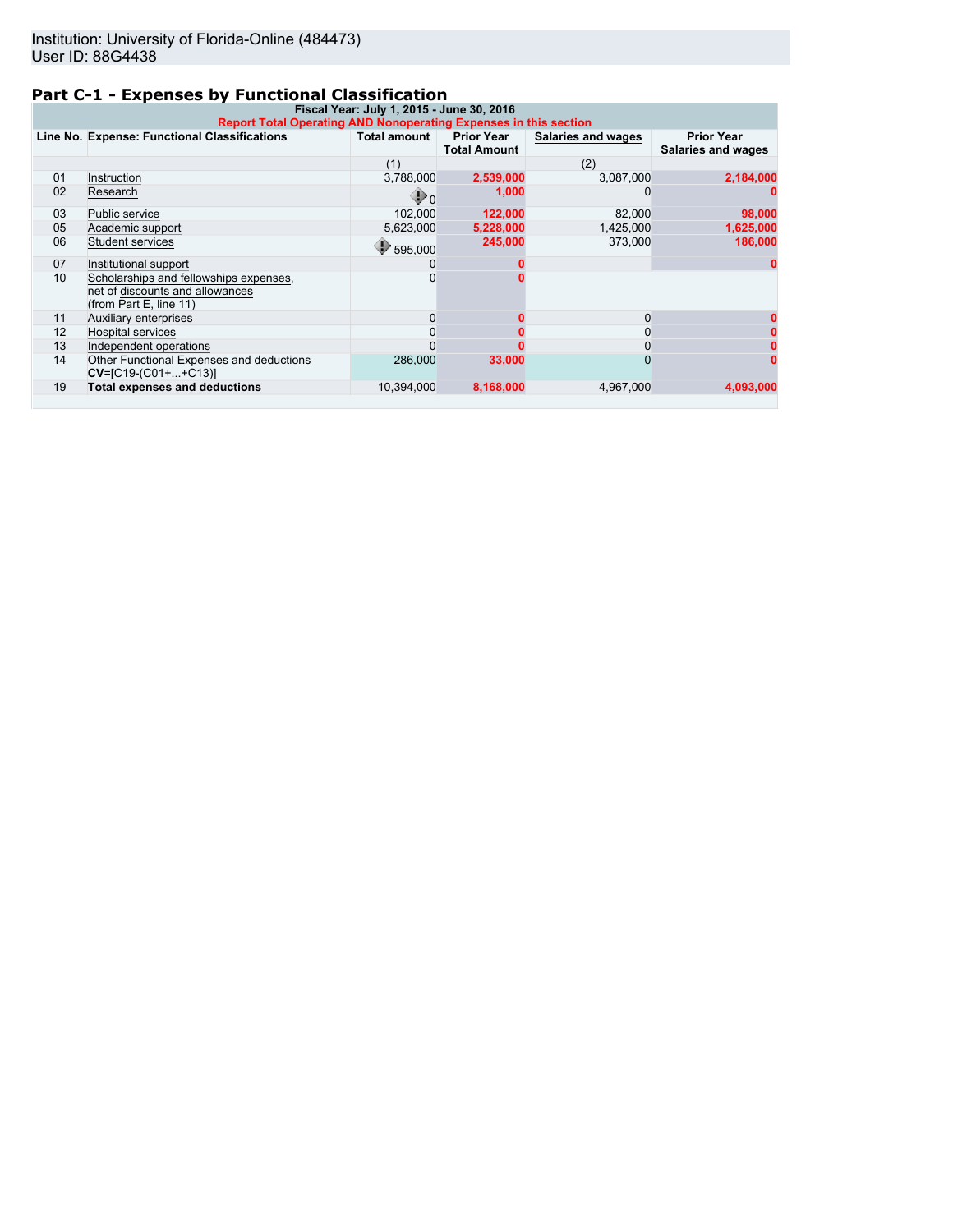## **Part C-2 - Expenses by Natural Classification**

**Fiscal Year: July 1, 2015 - June 30, 2016**

|          | Line No. Expense: Natural Classifications                                  | Total Amount      | Prior year amount |
|----------|----------------------------------------------------------------------------|-------------------|-------------------|
|          |                                                                            |                   |                   |
| $19-2$   | Salaries and Wages (from Part C-1, Column 2 line 19)                       | 4,967,000         | 4,093,000         |
| $19-3$   | <b>Benefits</b>                                                            | 1,042,000         | 759,000           |
| $19-4$   | Operation and Maintenance of Plant (as a natural expense)                  | $\mathbf{\Phi}$ o | 0                 |
| $19-5$   | Depreciation                                                               | 0                 | 0                 |
| $19-6$   | Interest                                                                   | 0                 | 0                 |
| $19 - 7$ | Other Natural Expenses and Deductions<br>$CV=[C19-1 - (C19-2 +  + C19-6)]$ | 4,385,000         |                   |
| $19-1$   | <b>Total Expenses and Deductions</b><br>(from Part C-1, Line 19)           | 10.394.000        | 8,168,000         |
| $20-1$   | 12-month Student FTE (from E12 survey)                                     | 1.276             | 699               |
| $21 - 1$ | Total expenses and deductions per student FTE<br>CV=[C19-1/C20-1]          | 8,146             | 11,685            |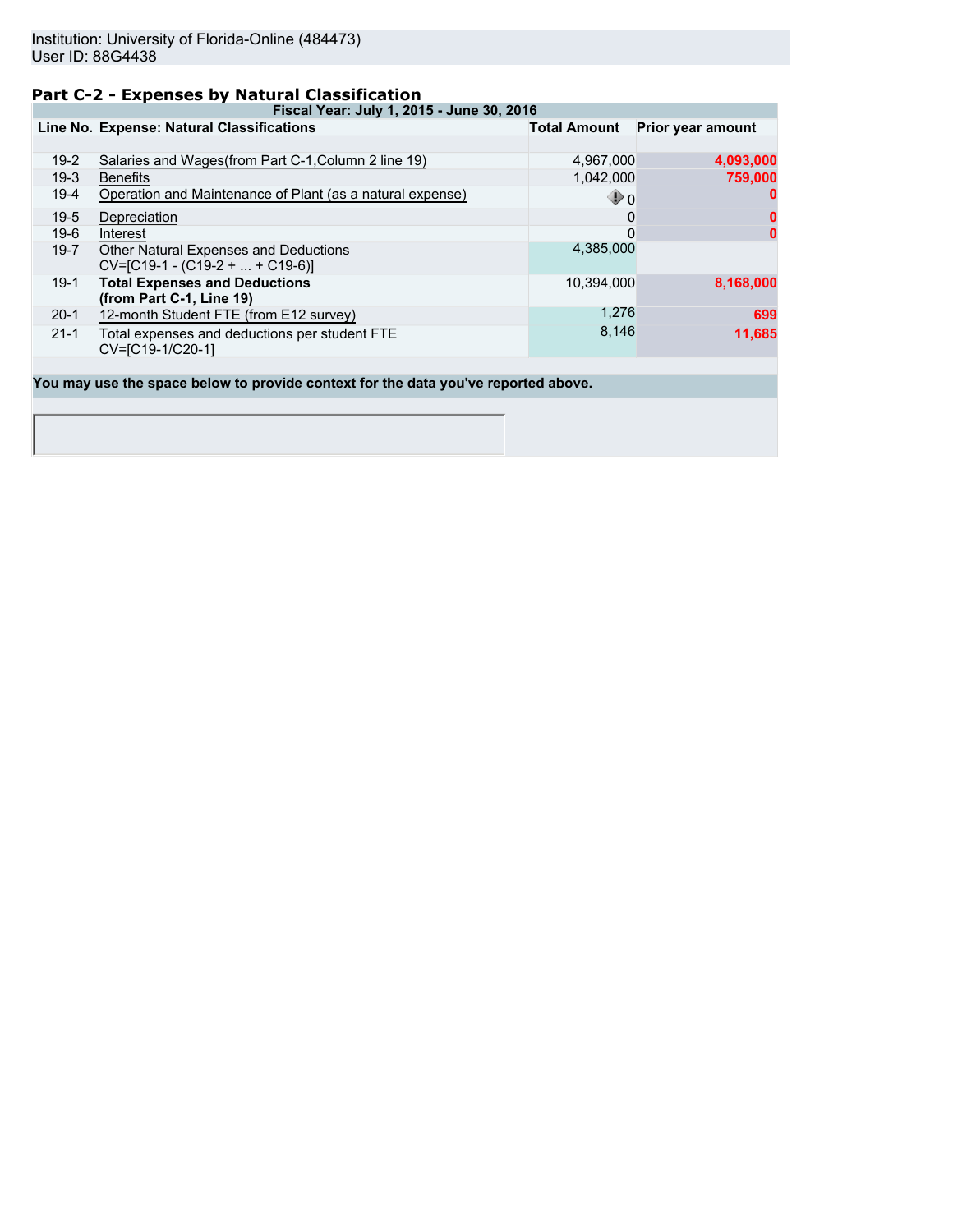# **Part J - Revenue Data for the Census Bureau**

| Fiscal Year: July 1, 2015 - June 30, 2016                          |                                                                                                                     |                                                                                    |                          |           |                                                 |
|--------------------------------------------------------------------|---------------------------------------------------------------------------------------------------------------------|------------------------------------------------------------------------------------|--------------------------|-----------|-------------------------------------------------|
| Source and type                                                    |                                                                                                                     |                                                                                    | Amount                   |           |                                                 |
|                                                                    | Total for all<br>funds<br>and operations<br>(includes<br>endowment<br>funds,<br>but excludes<br>component<br>units) | <b>Education and</b><br>general/independent<br>operations                          | Auxiliary<br>enterprises | Hospitals | Agriculture<br>extension/experiment<br>services |
|                                                                    | (1)                                                                                                                 | (2)                                                                                | (3)                      | (4)       | (5)                                             |
| 01 Tuition and fees                                                | 5,627,000                                                                                                           | 5,627,000                                                                          |                          |           |                                                 |
| 02 Sales and services                                              | 0                                                                                                                   | 0                                                                                  | $\overline{0}$           | 0         | 0                                               |
| 03 Federal<br>grants/contracts<br>(excludes Pell Grants)           | 0                                                                                                                   | $\Omega$                                                                           | 0                        | 0         | 0                                               |
| Revenue from the state government:                                 |                                                                                                                     |                                                                                    |                          |           |                                                 |
| 04 State appropriations,<br>current & capital                      | 5,038,000                                                                                                           | 5,038,000                                                                          | 0                        | 0         | 0                                               |
| 05 State grants and<br>contracts                                   | 0                                                                                                                   | 0                                                                                  | 0                        | 0         | 0                                               |
| Revenue from local governments:                                    |                                                                                                                     |                                                                                    |                          |           |                                                 |
| 06 Local appropriation,<br>current & capital                       | $\mathbf 0$                                                                                                         | $\mathbf 0$                                                                        | 0                        | 0         | 0                                               |
| 07 Local government<br>grants/contracts                            | $\mathbf{0}$                                                                                                        | $\mathbf{0}$                                                                       | $\mathbf{0}$             | 0         | 0                                               |
| 08 Receipts from property<br>and non-property taxes                | 0                                                                                                                   |                                                                                    |                          |           |                                                 |
| 09 Gifts and private<br>grants,<br>NOT including capital<br>grants | 1,030,000                                                                                                           |                                                                                    |                          |           |                                                 |
| 10 Interest earnings                                               | 0                                                                                                                   |                                                                                    |                          |           |                                                 |
| 11 Dividend earnings                                               | 0                                                                                                                   |                                                                                    |                          |           |                                                 |
| 12 Realized capital gains                                          | 0                                                                                                                   |                                                                                    |                          |           |                                                 |
|                                                                    |                                                                                                                     | You may use the space below to provide context for the data you've reported above. |                          |           |                                                 |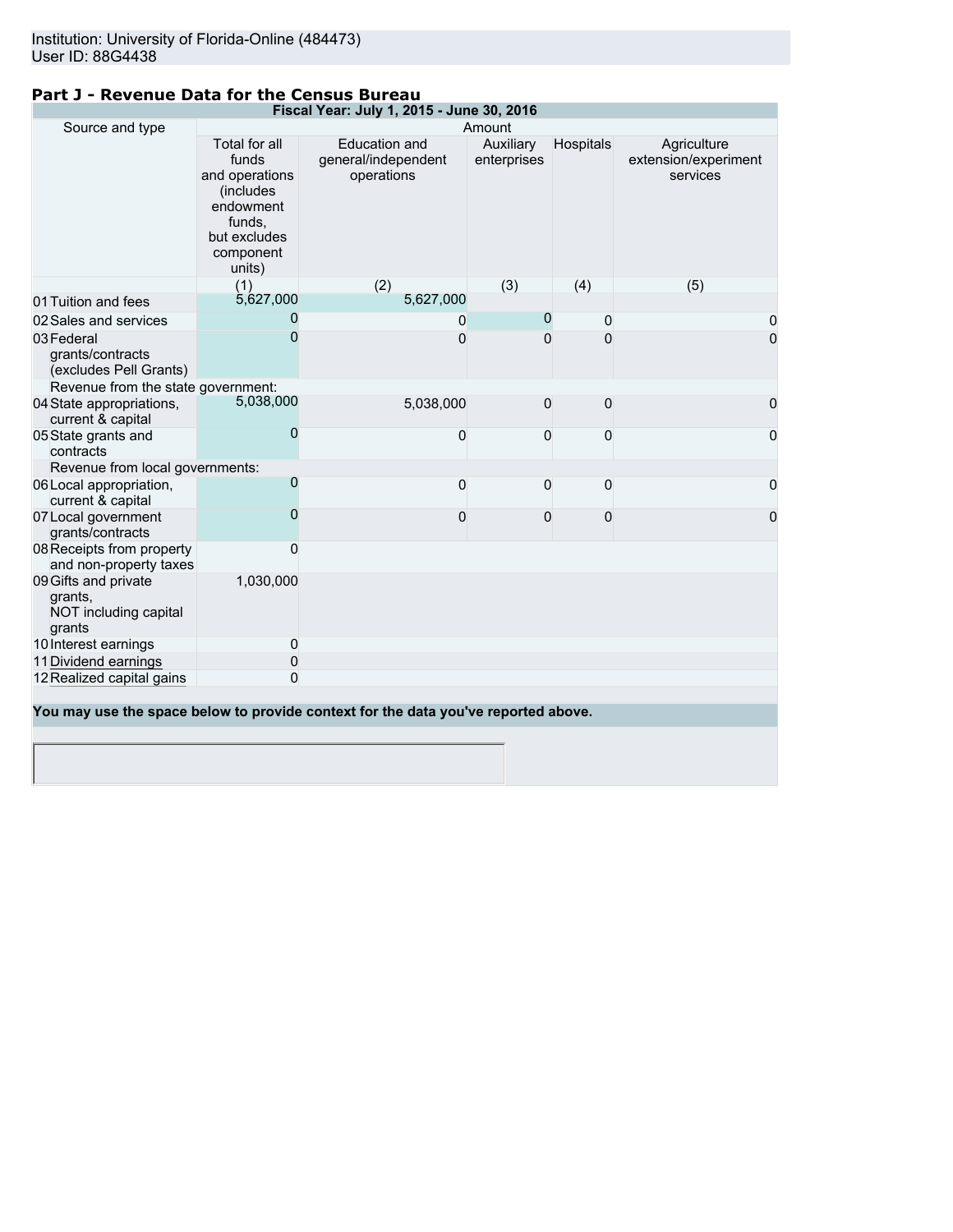# **Part K - Expenditure Data for the Census Bureau**

|                                                                           | Fiscal Year: July 1, 2015 - June 30, 2016                                                               |                                                        |                          |                  |                                                     |
|---------------------------------------------------------------------------|---------------------------------------------------------------------------------------------------------|--------------------------------------------------------|--------------------------|------------------|-----------------------------------------------------|
| Category                                                                  | Total for all funds and<br>operations (includes<br>endowment funds,<br>but excludes component<br>units) | Education and<br>general/<br>independent<br>operations | Auxiliary<br>enterprises | <b>Hospitals</b> | Agriculture<br>extension/<br>experiment<br>services |
|                                                                           | (1)                                                                                                     | (2)                                                    | (3)                      | (4)              | (5)                                                 |
| 02 Employee benefits, total                                               | 1,042,000                                                                                               | 1,030,000                                              | 0                        |                  | 12,000                                              |
| 03 Payment to state retirement funds<br>(maybe included in line 02 above) | 186,000                                                                                                 | 186,000                                                | 0                        |                  | $\Omega$                                            |
| 04 Current expenditures including<br>salaries                             | 7,968,000                                                                                               | 7,803,000                                              | $\mathbf{0}$             | $\Omega$         | 165,000                                             |
| <b>Capital outlays</b>                                                    |                                                                                                         |                                                        |                          |                  |                                                     |
| 05 Construction                                                           | O                                                                                                       |                                                        | 0                        | 0                | 0                                                   |
| 06 Equipment purchases                                                    | 13,000                                                                                                  | 13,000                                                 | 0                        | 0                | $\mathbf 0$                                         |
| 07 Land purchases                                                         |                                                                                                         | O                                                      | 0                        | 0                | $\mathbf 0$                                         |
| 08 Interest on debt outstanding, all<br>funds and activities              |                                                                                                         |                                                        |                          |                  |                                                     |
|                                                                           |                                                                                                         |                                                        |                          |                  |                                                     |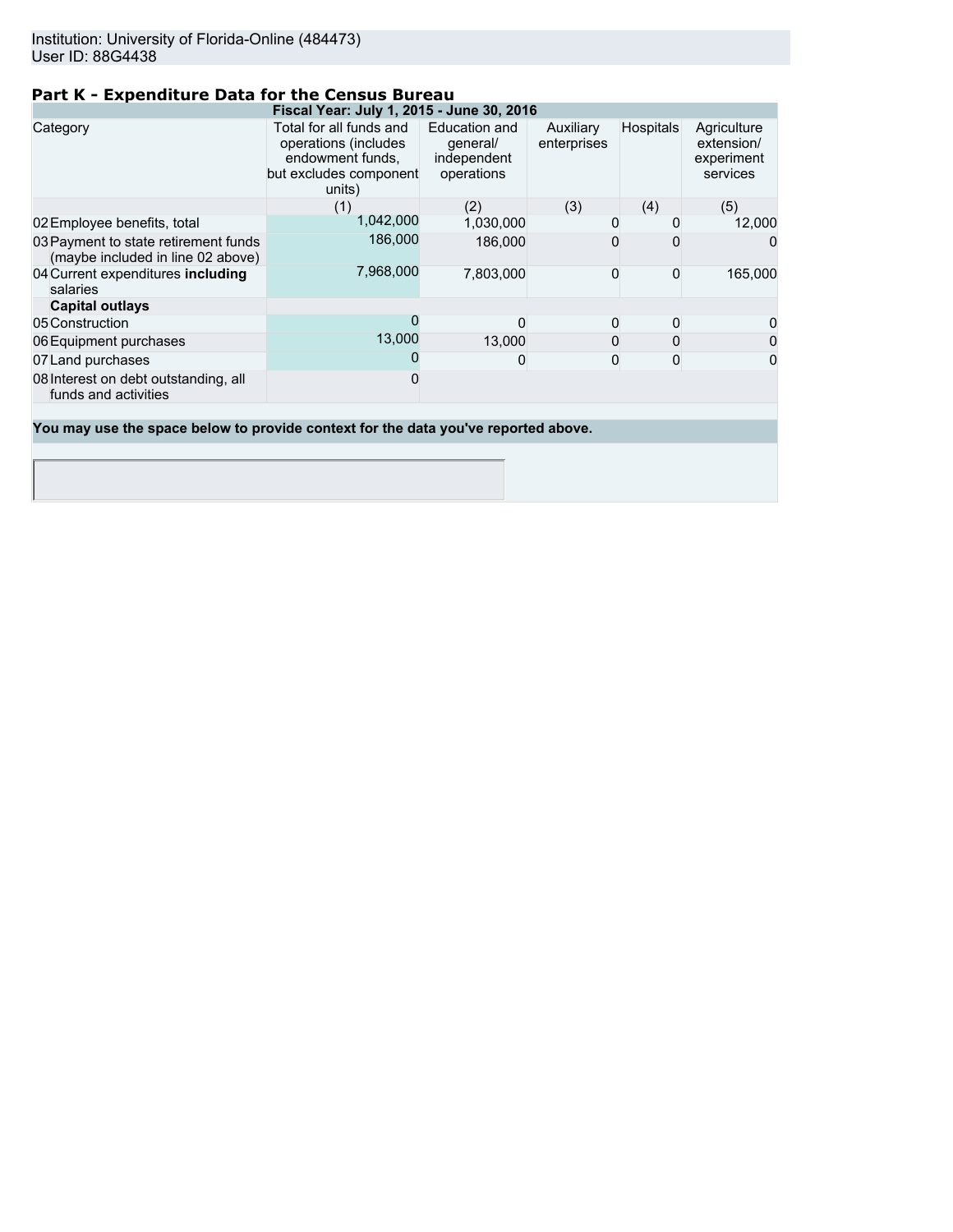# **Part L - Debt and Assets for Census Bureau, page 1**

|             | Fiscal Year: July 1, 2015 - June 30, 2016                                          |        |
|-------------|------------------------------------------------------------------------------------|--------|
| <b>Debt</b> |                                                                                    |        |
|             | Category                                                                           | Amount |
|             | 01 Long-term debt outstanding at beginning of fiscal year                          | 0      |
|             | 02 Long-term debt issued during fiscal year                                        | 0      |
|             | 03 Long-term debt retired during fiscal year                                       | 0      |
|             | 04 Long-term debt outstanding at end of fiscal year                                | 0      |
|             | 05 Short-term debt outstanding at beginning of fiscal year                         | 0      |
|             | 06 Short-term debt outstanding at end of fiscal year                               | 0      |
|             |                                                                                    |        |
|             | You may use the space below to provide context for the data you've reported above. |        |
|             |                                                                                    |        |
|             |                                                                                    |        |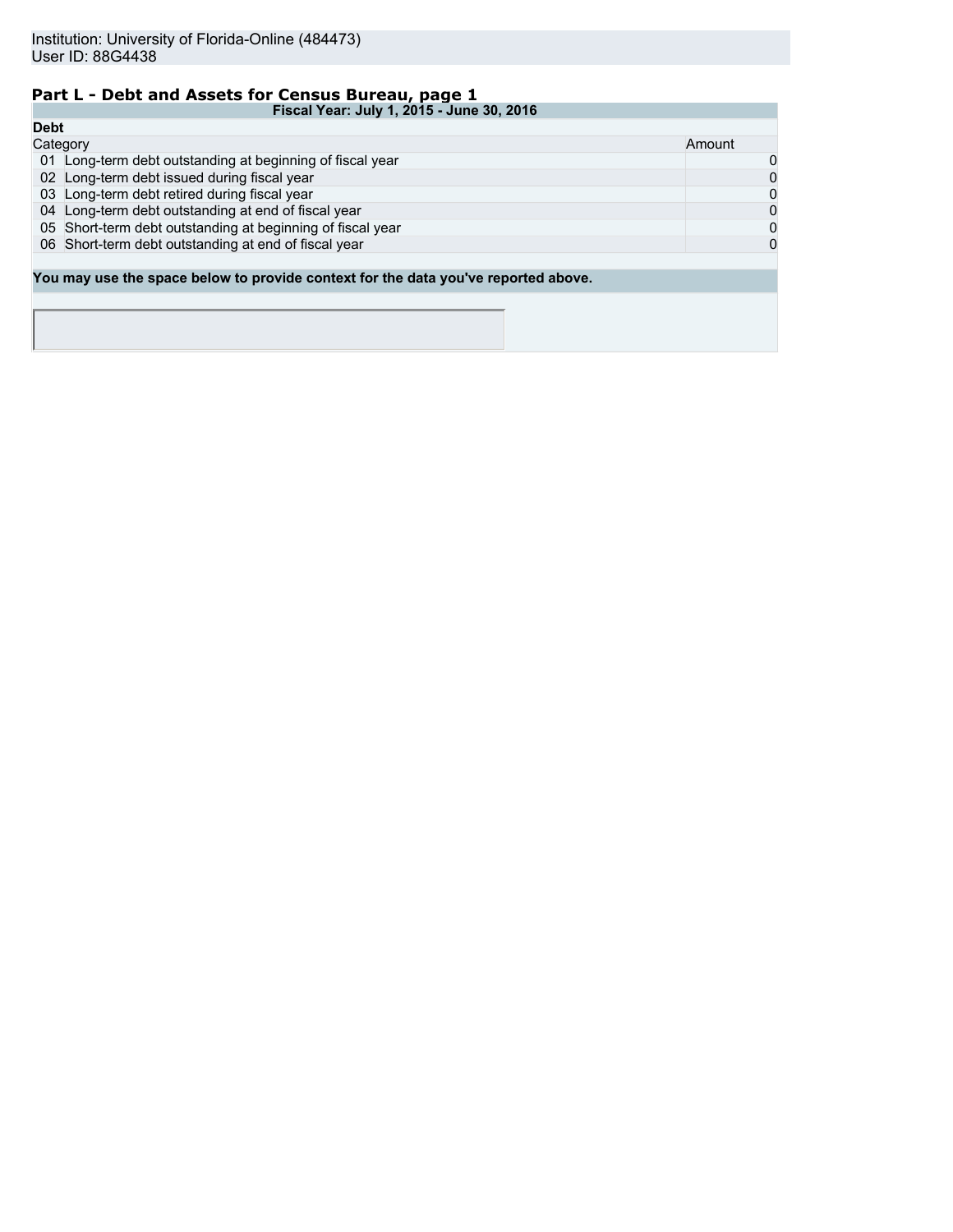# **Part L - Debt and Assets for Census Bureau, page 2**

| Fiscal Year: July 1, 2015 - June 30, 2016                                                     |           |
|-----------------------------------------------------------------------------------------------|-----------|
| <b>Assets</b>                                                                                 |           |
| Category                                                                                      | Amount    |
| 07 Total cash and security assets held at end of fiscal year in sinking or debt service funds |           |
| 08 Total cash and security assets held at end of fiscal year in bond funds                    |           |
| 09 Total cash and security assets held at end of fiscal year in all other funds               | 6,977,000 |
|                                                                                               |           |
| You may use the space below to provide context for the data you've reported above.            |           |
|                                                                                               |           |
|                                                                                               |           |
|                                                                                               |           |
|                                                                                               |           |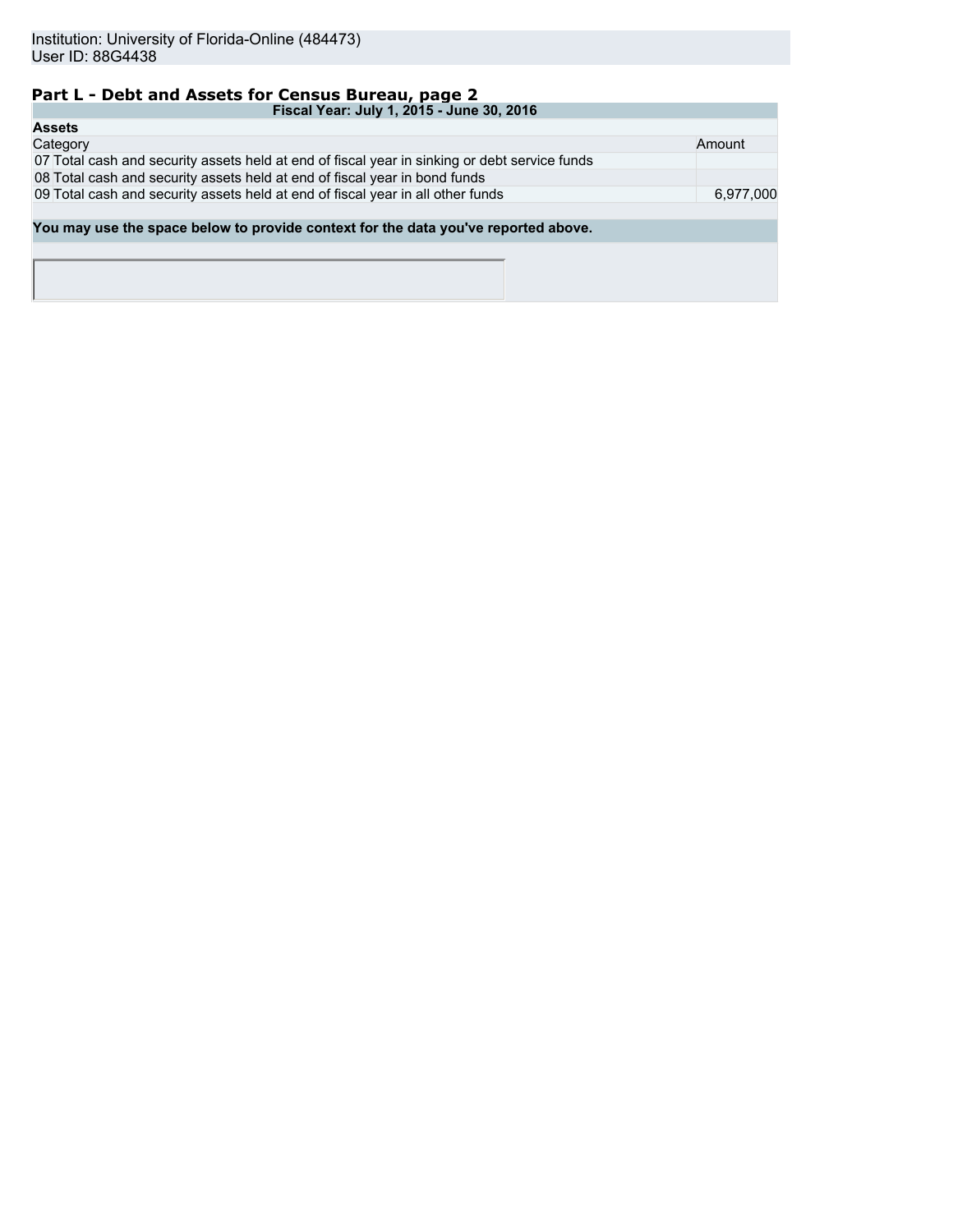# **Prepared by**

|                   | This survey component was prepared by: |                          |            |  |
|-------------------|----------------------------------------|--------------------------|------------|--|
|                   | Keyholder                              | SFA Contact              | HR Contact |  |
|                   | Finance Contact                        | Academic Library Contact | Other      |  |
|                   | Name: Jeff Conklin                     |                          |            |  |
|                   | Email: glassair@ufl.edu                |                          |            |  |
|                   |                                        |                          |            |  |
| survey component? | How long did it take to prepare this   | 8hours                   | minutes    |  |
|                   |                                        |                          |            |  |

The name of the preparer is being collected so that we can follow up with the appropriate person in the event that there are questions concerning the data. The Keyholder will be copied on all email correspondence to other preparers. The time it took to prepare this component is being collected so that we can continue to improve our estimate of the reporting burden associated with IPEDS. Please include in your estimate the time it took for you to review instructions, query and search data sources, complete and review the component, and submit the data through the Data Collection System.

Thank you for your assistance.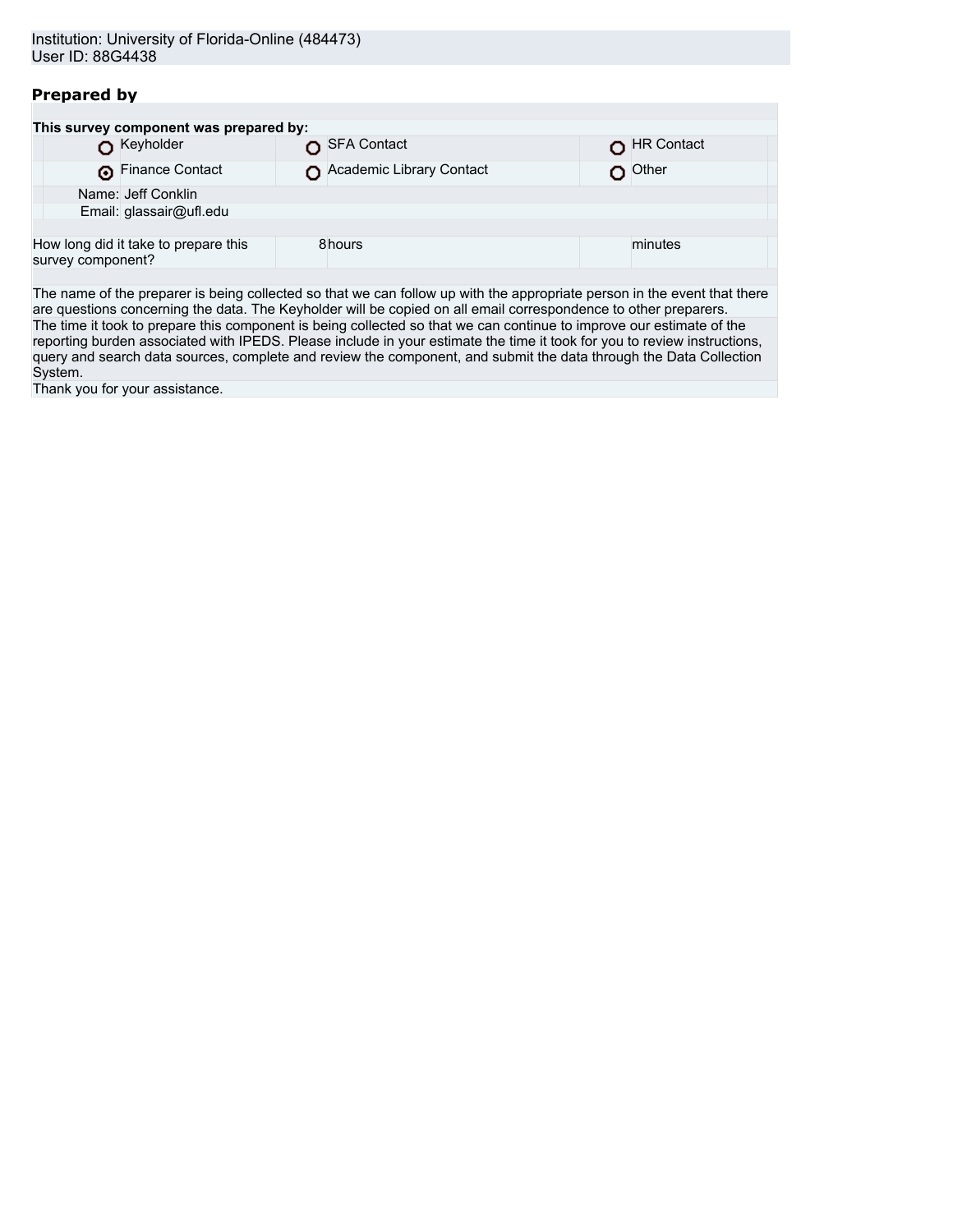#### **Summary**

## **Finance Survey Summary**

IPEDS collects important information regarding your institution. All data reported in IPEDS survey components become available in the IPEDS Data Center and appear as aggregated data in various Department of Education reports. Additionally, some of the reported data appears specifically for your institution through the College Navigator website and is included in your institution's Data Feedback Report (DFR). The purpose of this summary is to provide you an opportunity to view some of the data that, when accepted through the IPEDS quality control process, will appear on the College Navigator website and/or your DFR. College Navigator is updated approximately three months after the data collection period closes and Data Feedback Reports will be available through the [Data Center](http://nces.ed.gov/ipeds/datacenter/) and sent to your institution's CEO in November 2016.

Please review your data for accuracy. If you have questions about the data displayed below after reviewing the data reported on the survey screens, please contact the IPEDS Help Desk at: 1-877-225-2568 or ipedshelp@rti.org.

| <b>Core Revenues</b>                 |                        |                                          |                                     |  |  |
|--------------------------------------|------------------------|------------------------------------------|-------------------------------------|--|--|
| <b>Revenue Source</b>                | <b>Reported values</b> | <b>Percent of total core</b><br>revenues | Core revenues per FTE<br>enrollment |  |  |
| Tuition and fees                     | \$1,073,000            | 10%                                      | \$841                               |  |  |
| State appropriations                 | \$5,038,000            | 47%                                      | \$3,948                             |  |  |
| Local appropriations                 | \$0                    | 0%                                       | \$0                                 |  |  |
| Government grants and contracts      | \$3,524,000            | 33%                                      | \$2,762                             |  |  |
| Private gifts, grants, and contracts | \$1,030,000            | 10%                                      | \$807                               |  |  |
| Investment income                    | \$0                    | 0%                                       | \$0                                 |  |  |
| Other core revenues                  | \$0                    | 0%                                       | \$0                                 |  |  |
| Total core revenues                  | \$10,665,000           | 100%                                     | \$8,358                             |  |  |
|                                      |                        |                                          |                                     |  |  |
| Total revenues                       | \$10,665,000           |                                          | \$8,358                             |  |  |

Other core revenues include federal appropriations; sales and services of educational activities; other operating and nonoperating sources; and other revenues and additions (e.g., capital appropriations, capital grants and gifts, etc.). Core revenues exclude revenues from auxiliary enterprises (e.g., bookstores, dormitories), hospitals, and independent operations. For institutions reporting in Full parent/child relationships, core revenues per FTE enrollment amounts will not be allocated to child institutions.

| <b>Core Expenses</b>    |                        |                                          |                                            |  |  |
|-------------------------|------------------------|------------------------------------------|--------------------------------------------|--|--|
| <b>Expense function</b> | <b>Reported values</b> | <b>Percent of total core</b><br>expenses | <b>Core expenses per FTE</b><br>enrollment |  |  |
| Instruction             | \$3,788,000            | 36%                                      | \$2,969                                    |  |  |
| Research                | \$0                    | 0%                                       | \$0                                        |  |  |
| Public service          | \$102,000              | $1\%$                                    | \$80                                       |  |  |
| Academic support        | \$5,623,000            | 54%                                      | \$4,407                                    |  |  |
| Institutional support   | \$0                    | 0%                                       | \$0                                        |  |  |
| Student services        | \$595,000              | 6%                                       | \$466                                      |  |  |
| Other core expenses     | \$286,000              | 3%                                       | \$224                                      |  |  |
| Total core expenses     | \$10,394,000           | 100%                                     | \$8,146                                    |  |  |
| Total expenses          | \$10,394,000           |                                          | \$8,146                                    |  |  |

Other core expenses include scholarships and fellowships, net of discounts and allowances, and other expenses. Core expenses exclude expenses from auxiliary enterprises (e.g., bookstores, dormitories), hospitals, and independent operations. For institutions reporting in Full parent/child relationships, core expenses per FTE enrollment amounts will not be allocated to child institutions.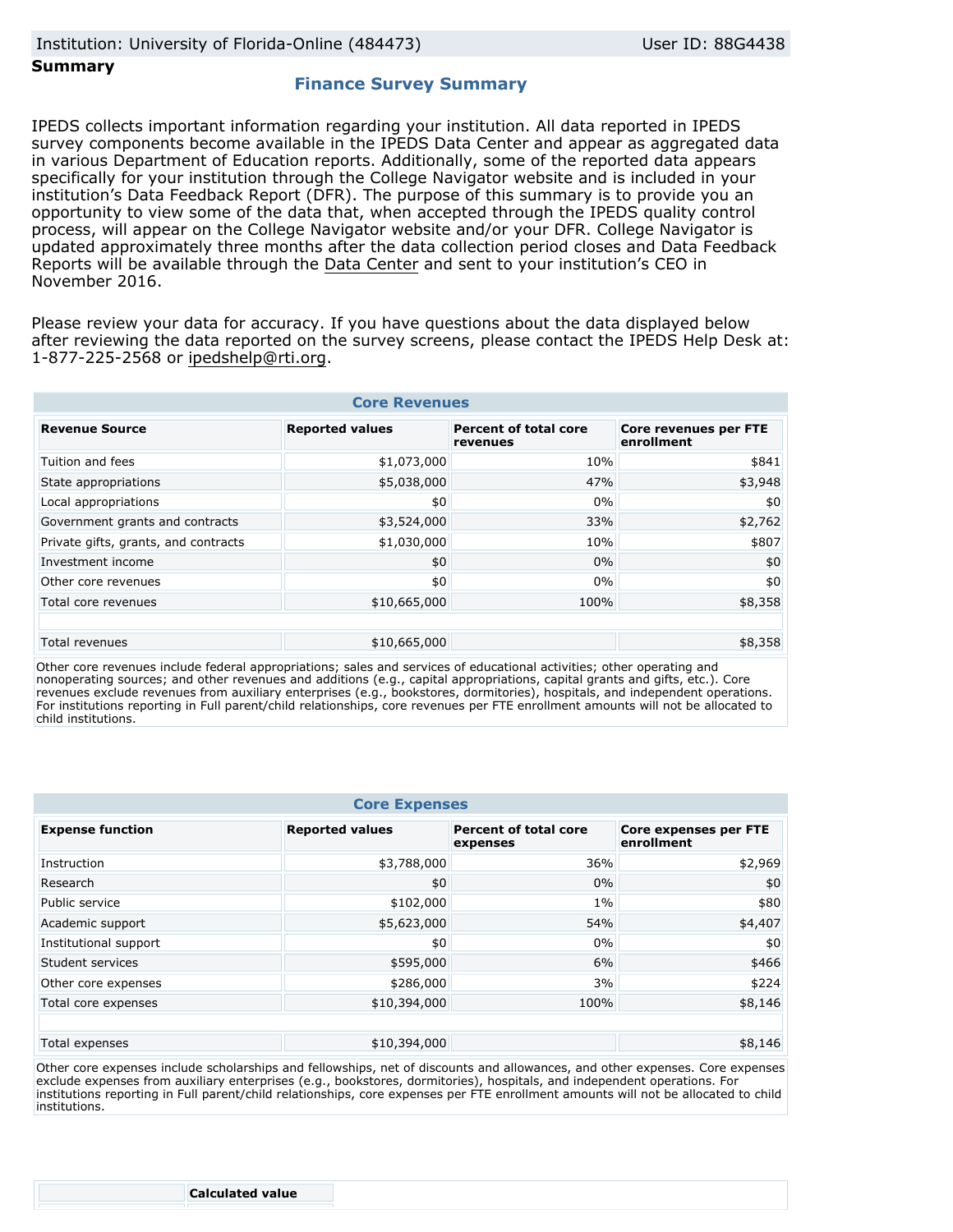| <b>FTE</b> enrollment |  |
|-----------------------|--|
|                       |  |

The full-time equivalent (FTE) enrollment used in this report is the sum of the institution's FTE undergraduate enrollment and FTE graduate enrollment (as calculated from or reported on the 12-month Enrollment component). FTE is estimated using 12 month instructional activity (credit and/or contact hours). All doctor's degree students are reported as graduate students.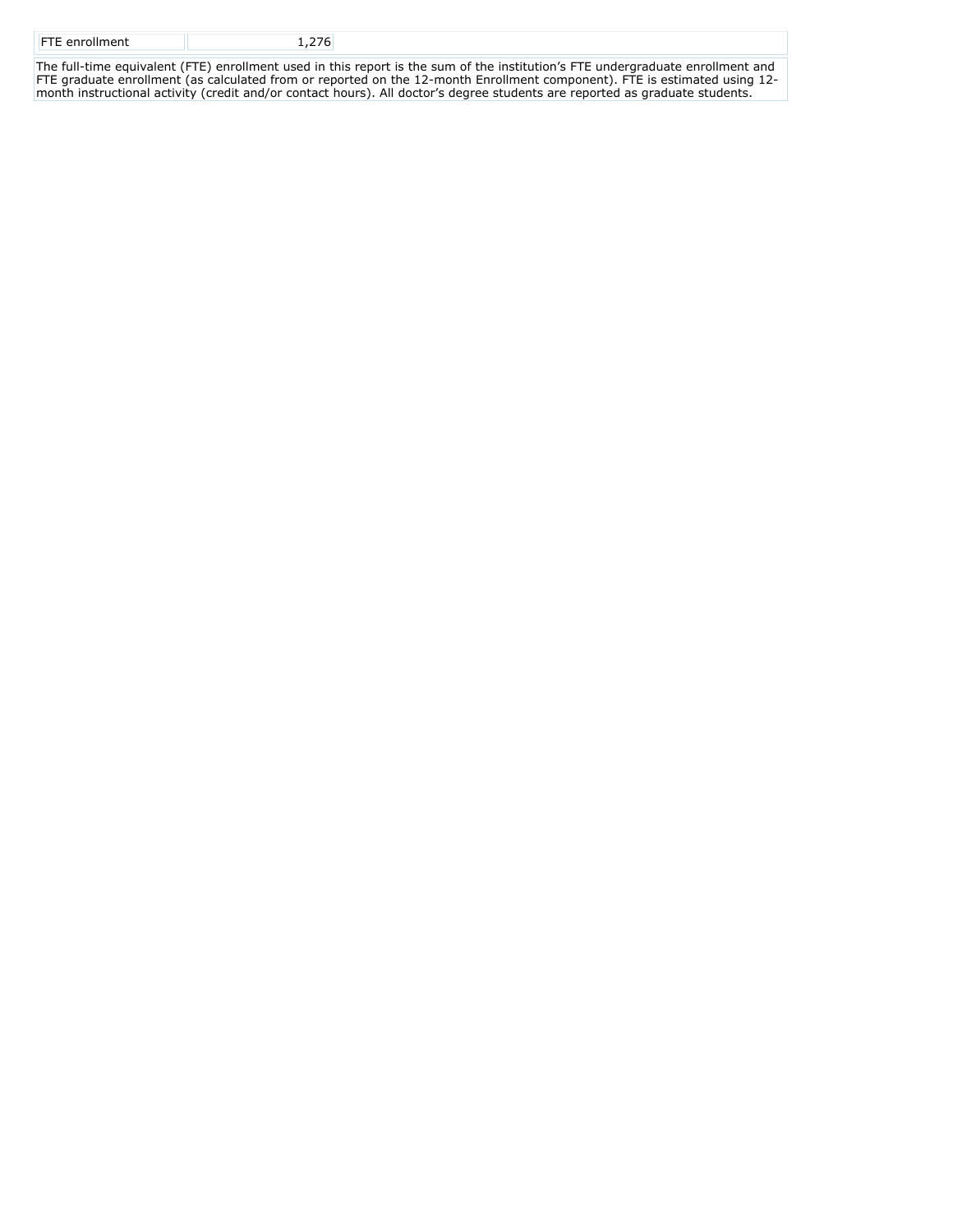#### **Finance**

**University of Florida-Online (484473)**

| Source                                       | Description                                                                                                                                                                                                                                                               | Severity     | Resolved | Options |  |  |  |
|----------------------------------------------|---------------------------------------------------------------------------------------------------------------------------------------------------------------------------------------------------------------------------------------------------------------------------|--------------|----------|---------|--|--|--|
| <b>Screen: Statement of net position (1)</b> |                                                                                                                                                                                                                                                                           |              |          |         |  |  |  |
| Screen<br>Entry                              | The amount reported is outside the expected range of<br>between 117,000 and 351,000 when compared with the<br>prior year value. Please correct your data or explain. (Error<br>#5301)                                                                                     | Explanation  | Yes      |         |  |  |  |
|                                              | Reason: The increase in total liabilities is primarily due to accounts payable and wages payable as more resources were devoted<br>to UF online due to an increase in enrollment.                                                                                         |              |          |         |  |  |  |
|                                              | Screen: Statement of net position (2)                                                                                                                                                                                                                                     |              |          |         |  |  |  |
| Screen<br>Entry                              | The value of this field is expected to be greater than zero.<br>Please correct your data or explain. (Error #5148)                                                                                                                                                        | Explanation  | Yes      |         |  |  |  |
|                                              | Reason: No Capital Assets are included within UF Online                                                                                                                                                                                                                   |              |          |         |  |  |  |
| Screen<br>Entry                              | The value of this field is expected to be greater than zero.<br>Please confirm that the data reported are correct. (Error<br>#5147)                                                                                                                                       | Confirmation | Yes      |         |  |  |  |
|                                              | <b>Screen: Changes to Net Position</b>                                                                                                                                                                                                                                    |              |          |         |  |  |  |
| Screen<br>Entry                              | The amount reported is outside the expected range of<br>between 3,536,500 and 10,609,500 when compared with<br>the prior year value. Please correct your data or explain.<br>(Error #5301)                                                                                | Explanation  | Yes      |         |  |  |  |
|                                              | Reason: Revenue increased as the number of students went up from 699 in fiscal year 2015 to 1,276 in fiscal year 2016                                                                                                                                                     |              |          |         |  |  |  |
|                                              | <b>Screen: Scholarships &amp; Fellowships</b>                                                                                                                                                                                                                             |              |          |         |  |  |  |
| Screen<br>Entry                              | The amount reported is outside the expected range of<br>between 488,500 and 1,465,500 when compared with the<br>prior year value. Please correct your data or explain. (Error<br>#5301)                                                                                   | Explanation  | Yes      |         |  |  |  |
|                                              | Reason: The increase is primarily due to the increase in enrollment.                                                                                                                                                                                                      |              |          |         |  |  |  |
| Screen<br>Entry                              | The amount reported is outside the expected range of<br>between 808,000 and 2,424,000 when compared with the<br>prior year value. Please correct your data or explain. (Error<br>#5301)                                                                                   | Explanation  | Yes      |         |  |  |  |
|                                              | Reason: The increase is primarily due to the increase in enrollment.                                                                                                                                                                                                      |              |          |         |  |  |  |
| Screen<br>Entry                              | The amount reported is outside the expected range of<br>between 808,000 and 2,424,000 when compared with the<br>prior year value. Please correct your data or explain. (Error<br>#5301)                                                                                   | Explanation  | Yes      |         |  |  |  |
|                                              | Reason: The increase is primarily due to the increase in enrollment.                                                                                                                                                                                                      |              |          |         |  |  |  |
| Screen<br>Entry                              | The value of this field is expected to be greater than zero.<br>Please confirm that the data reported are correct. (Error<br>#5147)                                                                                                                                       | Confirmation | Yes      |         |  |  |  |
|                                              | <b>Screen: Revenues Part 1</b>                                                                                                                                                                                                                                            |              |          |         |  |  |  |
| Screen<br>Entry                              | The amount reported is outside the expected range of<br>between 209,000 and 627,000 when compared with the<br>prior year value. Please correct your data or explain. (Error<br>#5301)                                                                                     | Explanation  | Yes      |         |  |  |  |
|                                              | Reason: The increase is primarily due to the increase in enrollment.                                                                                                                                                                                                      |              |          |         |  |  |  |
| Screen<br>Entry                              | The amount reported is outside the expected range of<br>between 452,000 and 1,356,000 when compared with the<br>prior year value. Please correct your data or explain. (Error<br>#5301)                                                                                   | Explanation  | Yes      |         |  |  |  |
|                                              | Reason: The increase is primarily due to the increase in enrollment.                                                                                                                                                                                                      |              |          |         |  |  |  |
|                                              | <b>Screen: Revenues Part 3</b>                                                                                                                                                                                                                                            |              |          |         |  |  |  |
| Screen<br>Entry                              | The calculated amount of total all revenues and other<br>additions in Part B, line 25 (10,665,000) is outside the<br>expected range of between 3,536,500 and 10,609,500<br>when compared with the prior year value. Please correct<br>your data or explain. (Error #5165) | Explanation  | Yes      |         |  |  |  |
|                                              | Reason: The increase is primarily due to the increase in enrollment.                                                                                                                                                                                                      |              |          |         |  |  |  |
|                                              | <b>Screen: Expenses Part 1</b>                                                                                                                                                                                                                                            |              |          |         |  |  |  |
| Screen<br>Entry                              | The amount reported is outside the expected range of<br>between 500 and 1,500 when compared with the prior year<br>value. Please correct your data or explain. (Error #5301)                                                                                              | Explanation  | Yes      |         |  |  |  |

Edit Report